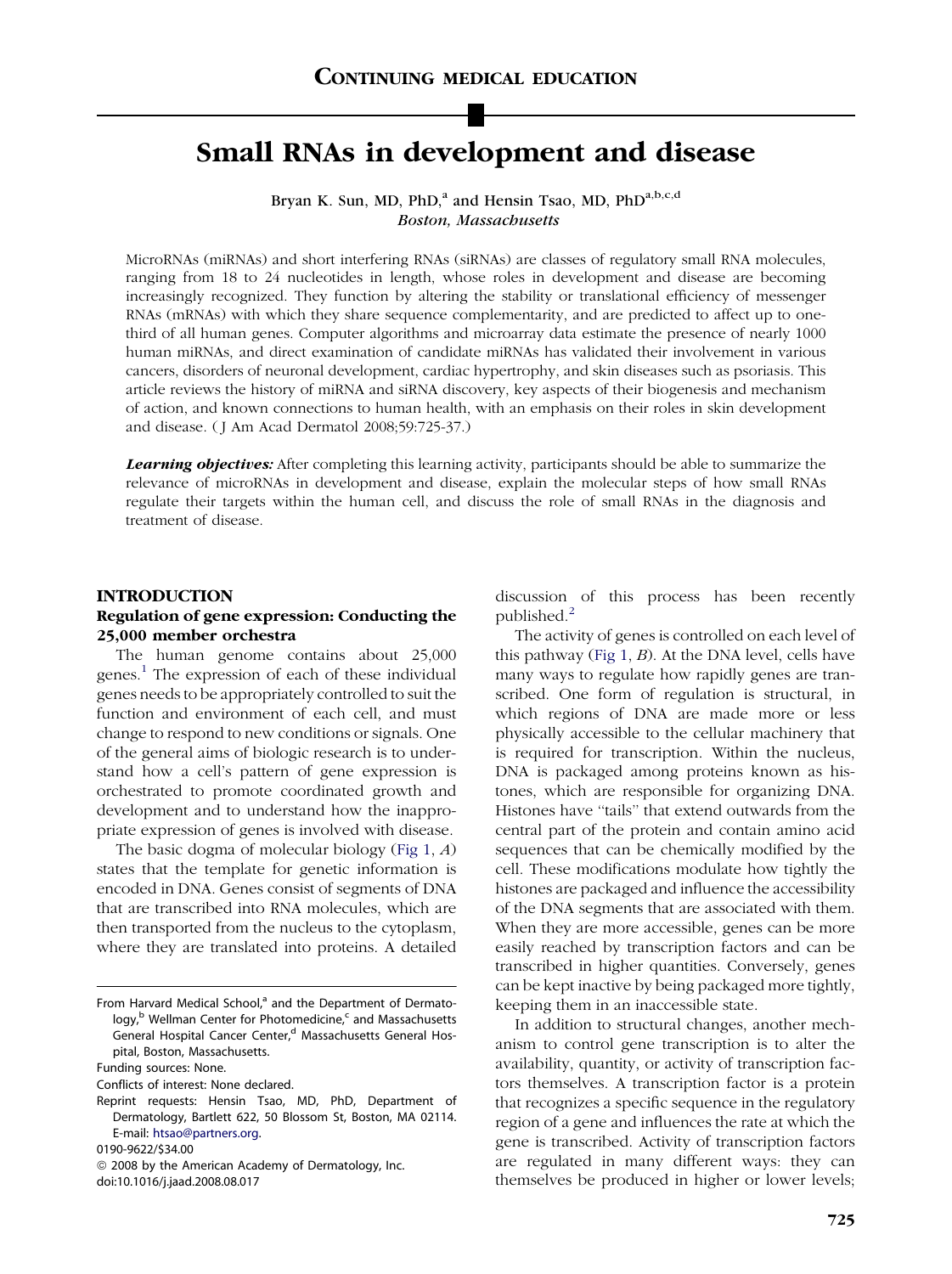<span id="page-1-0"></span>

Fig 1. A, Dogma of molecular biology. Heritable genetic information is contained in DNA, which can be replicated and passed to daughter cells. DNA is transcribed to RNA, transported to the nucleus, and translated into proteins. The identification of reverse transcriptase demonstrated that RNA can also be converted back into DNA. **B**, Gene activity is regulated on many levels. Representative mechanisms of gene regulation are shown at the DNA, RNA, and protein levels. The rate of gene transcription can be affected by the quantity of transcription factors (green circles) that are locally available to interact with the gene. Transcription can also be structurally regulated: DNA is packaged among histone proteins (spheres), which can be modified (red octagons) in a way to package DNA more tightly and make it less accessible to transcription factors. On the RNA level, the stability of a transcript can determine how long it persists in the cell and how much protein can be made. At the protein level, proteins can be switched to active form by chemical modifications, such as phosphorylation (gold star) or targeted for destruction by ubiquitination (pink hexagons). Polyubiquitination causes proteins to be ferried to the proteasome, which degrades proteins into short amino acids. There are other mechanisms of gene regulation that are not shown here. MicroRNAs function at the level of altering RNA stability, as well as by affecting the rate at which RNAs are translated into proteins.

they may be activated or deactivated by chemical modifications such as phosphorylation; their localization to the nucleus can be regulated, such as by binding to a ligand; or their activity can be enhanced or inhibited by interaction with other cofactors and transcription factors. Taken together, there are numerous levels of gene regulation at the DNA level.

Gene regulation also occurs on the level of the RNA transcript. Within the cell, RNA molecules are constantly being created and broken down. Every RNA has a different longevity, depending on features such as the length of the polyadenylation tail and the presence of sequence elements in the regulatory region of the transcript. These features influence the interaction of each RNA with cellular degradation machinery and, by inference, are thought to control the amount of corresponding protein in the cell. Recent experiments indicate that the modulation of RNA stability may be a common global mechanism for cells to control gene activity. Genome-wide analyses suggest that up to 50% of all RNAs undergo significant changes to their stability in response to cellular signals. $3,4$  These observations, together with the discovery that microRNAs (miRNAs) function at this level to alter target RNA stability, has sparked a growing interest to further understand the role of RNA turnover in the control of gene action.

Finally, genes are extensively regulated on the protein level. Proteins can have active or inactive conformations, or can require chemical modifications or cofactors to be functionally active. This allows a cell to control where and when a protein is active and to allow a rapid change of a protein to a functional or nonfunctional state. In addition, cellular levels of proteins can be downregulated by targeted breakdown. A well known mechanism to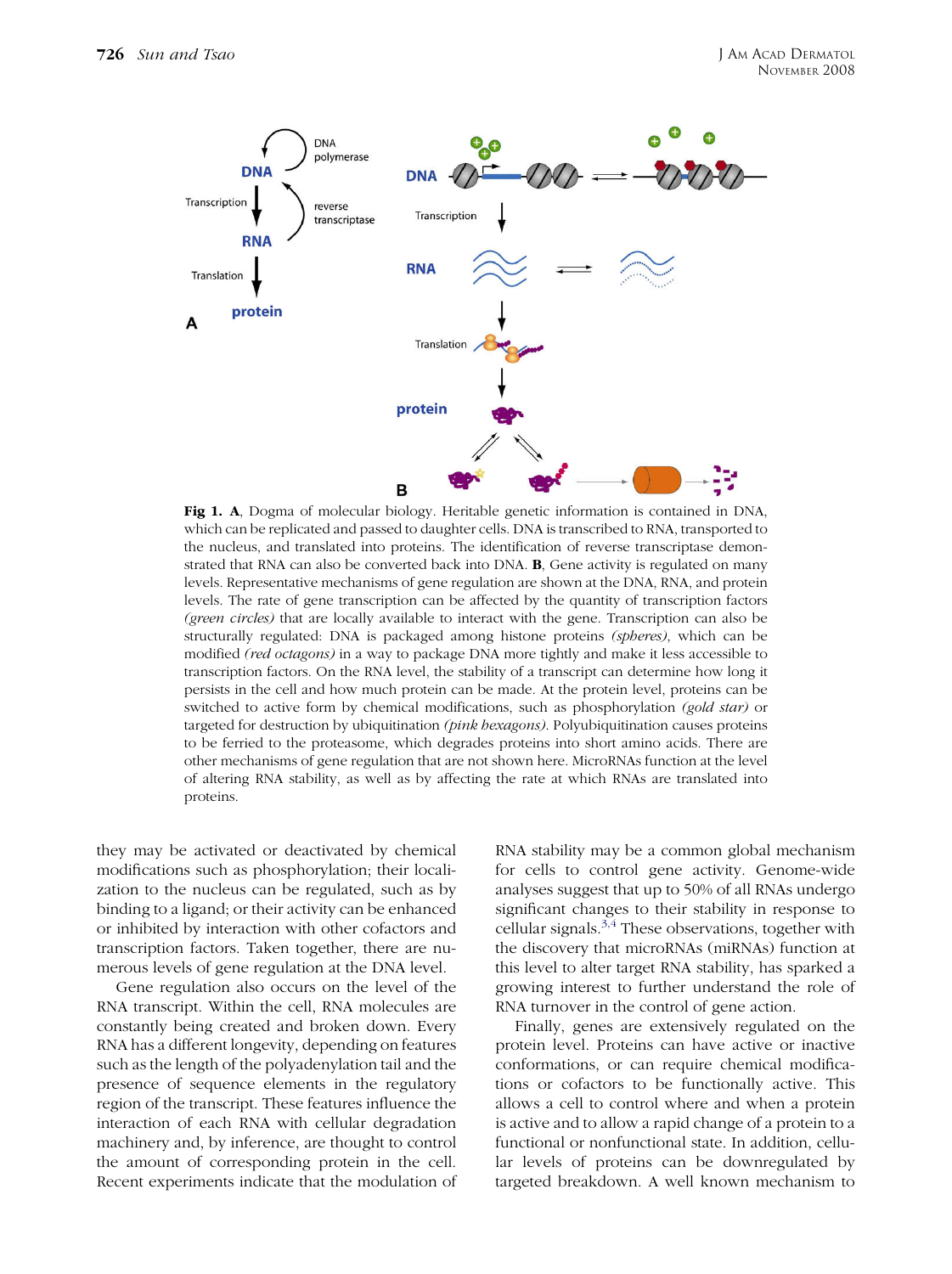selectively degrade proteins in the cell is through the ubiquitin-proteasome pathway, a process in which a small signal molecule (called ''ubiquitin'' because of its presence in all eukaryotes) is tagged onto designated proteins, marking them for transport to the proteasome, a barrel-shaped cellular machine that breaks ubiquitinated proteins into peptides and amino acids.

Viewed together, the activity of genes can be regulated on every level, from DNA to RNA to protein. In many instances, the control of any single gene may occur on several different levels, with adjustments being made constantly to change the levels of gene activity to an appropriate state. Despite the many varied mechanisms of gene control that are known, however, historical attention has focused on the regulatory functions of DNA and proteins. RNA has been largely envisioned as an intermediate molecule between the two, with specialized roles in splicing and translation. In this context, it was a revolutionary concept to discover the involvement of RNAs—that were of a surprisingly small size—in the extensive regulation of gene activity in humans. Our understanding of RNA-mediated regulation grows almost daily, as new studies showcase the deep and far-reaching effects of small RNAs on mammalian development and disease. Because of their small size, the very first of these regulatory small RNAs to be discovered were called miRNAs.

### A brief history of microRNAs

MiRNAs were first discovered in the early 1990s in laboratories studying the genetics of development in the roundworm *Caenorhabditis elegans*. Mutations in two separate C elegans genes, named lin-4 and lin-14, resulted in similar phenotypes in which the worms failed to mature and differentiate properly.<sup>[5](#page-10-0)</sup> Further characterization of *lin-4* uncovered the surprising discovery that the gene itself was a 22 nucleotide (nt) RNA molecule that had multiple sites of sequence complementarity in the  $lin-14$  3'-untranslated region  $(UTR)$ <sup>[6,7](#page-10-0)</sup> A molecular model was proposed in which the translation of the lin-14 messenger RNA (mRNA) into a protein was inhibited by the binding of the small lin-4 RNA molecule to the  $lin-14$  3'-UTR.

The discovery of the *lin-4* miRNA as a controller of developmental regulation was followed by the identification of another miRNA involved in developmental control, named *let*-7.<sup>[8](#page-10-0)</sup> One notable feature of let-7 was that the gene was conserved from the roundworm to other animal species, including humans. This discovery supported the idea that miRNAs might also have important functions among many different species. The use of cloning techniques and computer prediction algorithms, which identify miRNAs within the human genome based on their predicted structures, have now uncovered hundreds of miRNAs appearing in species such as the fruit fly, mouse, and human. Public databases of miRNAs are being constantly updated as investigators identify and elucidate the functions of individual miRNAs (see Britain's Sanger Institute database at [http://](http://microrna.sanger.ac.uk/) [microrna.sanger.ac.uk/\)](http://microrna.sanger.ac.uk/).

Researchers in the field estimate that there are as many as  $1000$  miRNAs in the human genome, $9$  and that these miRNAs may target up to one-third of all human genes.<sup>[10](#page-10-0)</sup> Using microarray technology, which allows for the characterization of global miRNA expression patterns, the ''miRNome'' of normal and diseased tissue is becoming rapidly decoded. The identification and cataloguing of miRNAs has progressed much more rapidly than our detailed understanding of their individual functions. Nonetheless, the past few years have begun to reveal critical roles for miRNAs in human development and disease.

### The discovery of small, interfering RNA

In the late 1990s, a landmark study demonstrated that gene expression could be inhibited by the introduction of double-stranded RNA with sequence complementarity to the gene being targeted, a mechanism that was named RNA interference  $(RNAi).<sup>11</sup>$  The importance of this work would be recognized by the 2006 Nobel Prize in Physiology or Medicine. Biochemical studies revealed that when long, double-stranded RNAs are introduced into a cell, they become diced into short, double-stranded, 21-nt RNAs containing 2-nt  $3'$  overhangs, known as short interfering RNA (siRNA). The siRNA then guide cellular machinery to target and degrade mRNAs with a similar sequence.

It was recognized that the small RNAs involved in RNAi and the ultimate effect of gene inhibition had similarities to how miRNAs inhibited mRNA protein translation. Our understanding of miRNAs has been helped in part from the parallel study of siRNAs. In particular, these two classes of small RNAs share biochemical machinery involved with their generation and processing.

### Mechanism of microRNA- and short interfering RNA-mediated gene control

MicroRNAs originate from all parts of the human genome, including the introns of protein-coding genes, as a cluster with other miRNAs, or as standalone genes. Like protein-coding genes, they are activated by transcription factors and are transcribed by RNA polymerase II. A single miRNA has the ability to regulate multiple targets. On the other hand,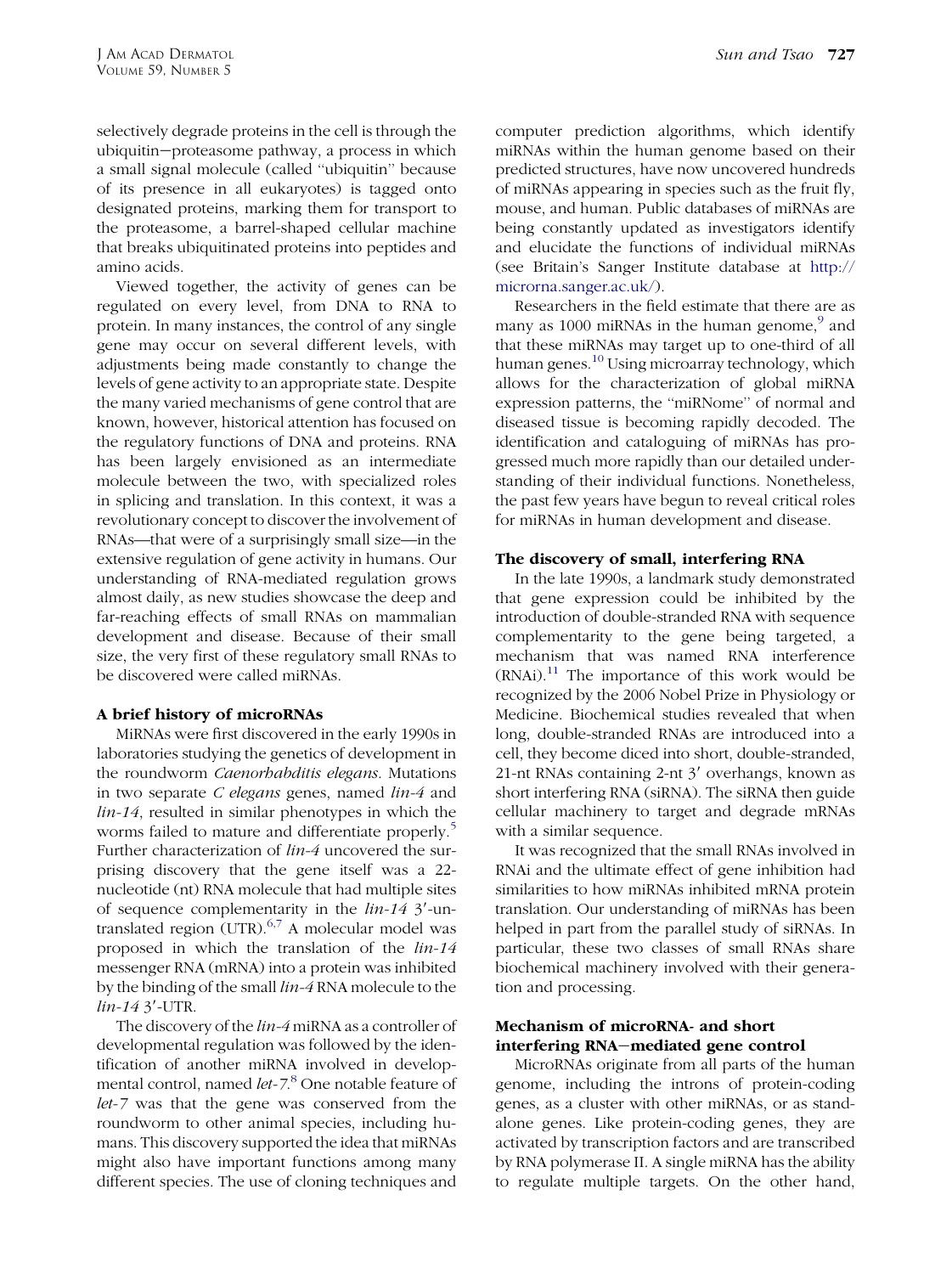<span id="page-3-0"></span>

A mRNA cleavage/degradation mRNA translation inhibition

Fig 2. A, Schematic diagram of microRNA and small interfering RNA processing within the cell. MicroRNAs are transcribed from the genome and processed by a nuclear protein, Drosha, which excises precursor microRNA hairpins from the primary transcript. These precursor microRNAs are exported to the cytoplasm where their loop structures are removed by Dicer, forming mature microRNAs. The resulting microRNAs—or experimentally-introduced small interfering RNAs—are loaded into the RNA-induced silencing complex, which inhibits RNAs that contain sequence complementarity with the small RNA that has been loaded as a guide strand. B, The RNA hairpin. MicroRNAs form RNA secondary structures during processing, which are determined by intramolecular base-pairing between RNA nucleotides. Hairpins are formed by two complementary stretches that form a ''stem'' with an intervening set of nucleotides that do not pair, forming a ''loop''.

multiple different miRNAs can also converge and regulate the same target. Taken together, miRNAs form an interconnected regulatory network that does not simply turn genes on or off, but are thought to ''tune'' the expression level of their target genes.

MiRNA processing has been reviewed in detail,<sup>[12](#page-11-0)</sup> and only the most critical steps and molecular players are discussed here (Fig 2, A). First, the miRNA is transcribed from the genome as a primary RNA transcript (pri-miRNA), which can be many kilobases long. The RNA nucleotides within the primiRNA transcript interact with each other to form complementary pairs, causing the RNA to form secondary structures. The most important secondary structure is known as the stem-loop—also known as the hairpin (Fig 2,  $B$ )—which is generated when two complementary stretches of RNA base-pair to form the ''stem,'' with an intervening set of RNA nucleotides that do not interact, which become the circular

''loop.'' These stretches of paired RNA can occasionally have intervening mismatches, which form a bubble (Fig  $2, B$ ).

The intramolecular hairpin structures are recognized by a protein complex in the nucleus that includes the enzyme Drosha, whose function is to excise the hairpin structures from the primary transcript. The excised  $\sim 60$  nt hairpins are then called precursor microRNAs (pre-miRNAs), and contain a loop, a 22-nt stretch of complementary doublestranded RNA, and a 2-nt overhang at the  $3'$  end. Pre-miRNAs are recognized by a protein, exportin-5, that brings them from the nucleus into the cytoplasm.

In the cytoplasm, pre-miRNAs are further processed by an enzyme called Dicer, which removes the loop structure, leaving a double-stranded RNA duplex (miRNA:miRNA\*) that is 22-nt in length. The processed miRNA duplex is taken up by a protein complex known as the RNA-induced silencing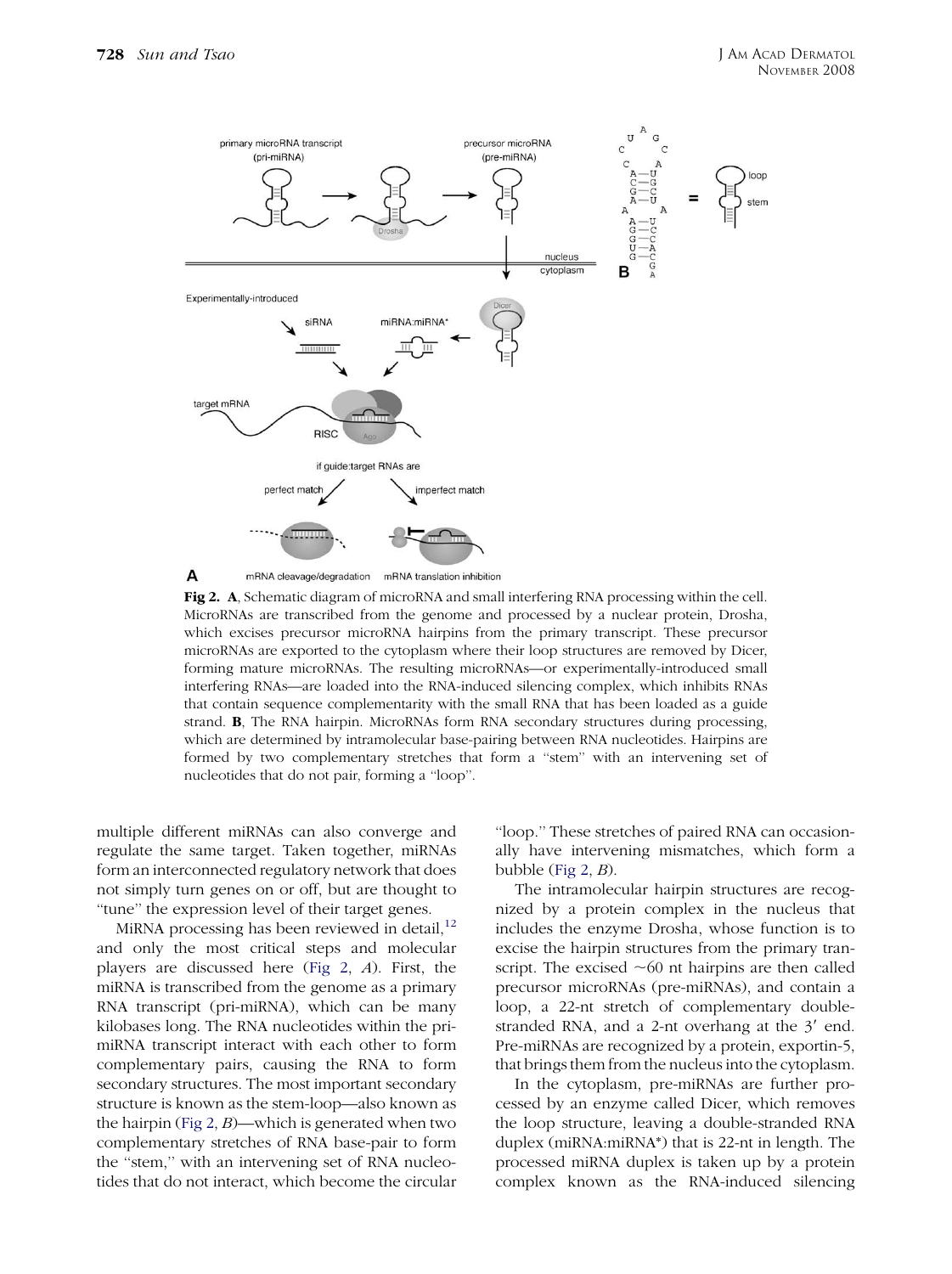complex (RISC), inside which the two RNA strands of the duplex become separated. One strand is used as a mature ''guide'' strand (miRNA), which will remain bound to RISC and will be the element that recognizes target RNAs. The other strand, known as miRNA\*, becomes dissociated and degraded.

The inhibition of target RNAs occurs through two different mechanisms, depending on the degree with which the guide miRNA strand matches the target RNA. If the pairing between the guide miRNA and the target is imperfect—that is, if there are a significant number of mismatched pairs between the guide miRNA and the  $3'$ -UTR of the target mRNA then the RISC complex will inhibit the protein translation of that RNA. On the other hand, if there is a perfect match between the guide miRNA and the target RNA, then the target mRNA will be cleaved. One of the important components of RISC is Argonaute (Ago), a family of proteins which bind small RNAs. The Ago2 subtype, which is incorporated into human miRNA and siRNA RISC complexes, is responsible for cleavage of target RNAs.<sup>13</sup>

The components of the miRNA pathway overlap with those involved with processing siRNAs. When double-stranded RNAs are introduced experimentally into cells, Dicer cleaves them into 22-nt siRNAs. These siRNAs are then loaded into RISC in a similar manner as miRNAs [\(Fig 2](#page-3-0),  $A$ ), with the guide siRNA strand directing the inhibition of the target RNA. miRNAs in humans often do not match perfectly with their targets, and therefore lead to translational inhibition. By contrast, experimental siRNAs are often designed with perfect complementarity to their targets, leading to RNA degradation. The ability of the RISC to perform these different functions is not fully understood, but may depend in part on the subtype of Ago that is incorporated into the RISC complex. For example, although miRNAs and siRNAs in humans can associate with any of the four Ago subtypes, only Ago2 is capable of RNA cleavage.[14](#page-11-0)

### MicroRNA, small interfering RNA, and other small RNA classes

Despite the similarities between miRNAs and siRNAs, the two classes of small RNAs have several key differences, both in definition and concept. MiRNAs refer to small RNAs produced naturally from the human genome, and have diverse and widespread roles. They are generated by transcribing a single RNA that forms an intramolecular hairpin intermediate during processing. As stated before, miRNAs in humans most often have imperfect complementarity to their targets, leading to translational inhibition.

By contrast, siRNAs can be either exogenous or endogenous—that is, either naturally occurring in the genome or introduced from outside the cell. Endogenous siRNAs are created from two separate but complementary transcripts—for example, from bidirectional transcription at the same locus—resulting in a long, perfectly-matched duplex that is subsequently diced into siRNAs. The presence and roles of endogenous siRNAs in humans are still being discovered; thus far, they have been associated with providing a defense against viral infections<sup>[15,16](#page-11-0)</sup> and in the protection against activation of mobile genomic elements.[17](#page-11-0)

The recent attention towards small RNAs has fueled the discovery of a number of new small RNA classes, each of which are currently classified into different groups based on their different functions or mechanisms by which they are generated. These include trans-acting siRNAs (tasiRNA), a type of small RNA observed only in plants to date<sup>[18](#page-11-0)</sup>; repeat-associated siRNAs (rasiRNA), a group of small RNAs that are produced independent of Dicer and Ago, and are thought to protect genome stability<sup>[19](#page-11-0)</sup>; and Piwi-interacting RNAs (piRNAs), a set of small RNAs described in the mouse and rat testes that have been shown to have an essential role in the viability of germline stem cells. $^{20}$  $^{20}$  $^{20}$  The recent and rapid discovery of these small RNAs reflects the current excitement in the field, and suggests the possibility that small RNAs may be central to other cellular processes that are still unknown. The remainder of this review will focus only on miRNAs, whose impact is better understood at the current time, and the use of siRNAs in the context of laboratory research and disease therapy.

## MicroRNAs IN DEVELOPMENT

MiRNAs play an essential role in normal development. One approach to test the global importance of miRNAs is to knock out the Dicer gene in a mouse model, which inhibits the production of all miRNAs. Developing embryos deficient for Dicer die at an early embryonic age and are depleted of pluripotent stem cells, supporting the crucial role for miRNAs in proper embryogenesis and stem cell development.<sup>[21](#page-11-0)</sup> To evaluate the role of miRNAs in specific tissues and organs, conditional knockout alleles of Dicer have been generated, which removes Dicer only within a tissue or organ of interest. This experimental approach has demonstrated roles for Dicer in morphogenesis of several organs, including the lungs, $^{22}$  $^{22}$  $^{22}$ limbs,<sup>[23](#page-11-0)</sup> and muscles,<sup>24</sup> and in T-cell differentiation.[25](#page-11-0) One caveat to interpreting these lines of knockout experiments is the underlying assumption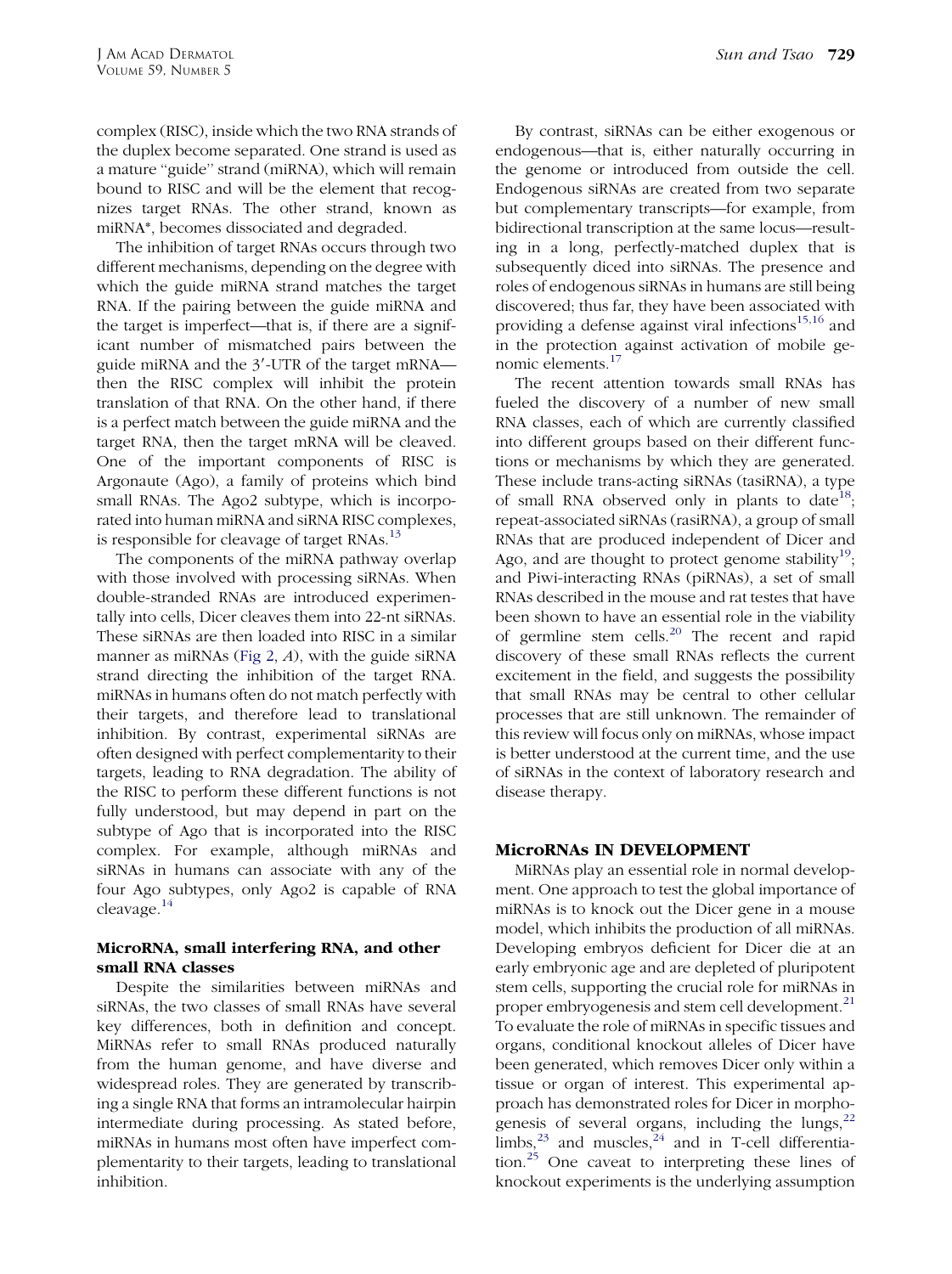<span id="page-5-0"></span>

Fig 3. A, Effect of Dicer deficiency in the skin on mouse development. Mouse with deficient Dicer expression in the skin (mutant) on postnatal day 7 (P7) compared to its normal littermate control. B, Effect of Dicer deficiency in the skin on hair follicle development. Mouse with deficient Dicer expression in the skin (sample S) on postnatal day 7 (P7) compared to normal skin (sample R) shows deficient hair follicles, with cyst formation (yellow arrow) where follicles fail to extend into the dermis.  $C$ , Sequence similarity between miR-203 and the  $3'$ -UTR of SOCS-3. miR-203 appears to be overexpressed in psoriasis, and its sequence contains conserved similarity to the 3'-UTR of the SOCS-3 protein, a known suppressor of a transcription factor known to be active in psoriatic skin. **D**, In situ hybridization demonstrates high expression of miR-203 in the epidermis of psoriatic skin with complementary loss of SOCS-3 protein in psoriatic lesions. (A and **B**, reprinted from Andl et al<sup>26</sup> with permission from Elsevier. C and **D**, reprinted with permission from Sonkoly et  $al.^{42}$  $al.^{42}$  $al.^{42}$ )

that Dicer does not play other roles in addition to miRNA and siRNA processing.

Using a similar approach, two recent epidermisspecific Dicer knockouts have begun to reveal the role of miRNAs in the skin.<sup>[26,27](#page-11-0)</sup> In preliminary experiments, it was observed that Dicer is expressed at significant levels in the epidermis and that a specific subset of miRNAs appear to be enriched in the epidermal population, supporting the idea that miRNAs play a role in skin development. When Dicer was knocked out in skin epithelial progenitor cells, mature miRNAs were not produced in developing skin, as expected. Mice with deficient epidermal miRNA production were born at normal ratios, but began to lose weight shortly after birth, and only survived for a few days postnatally (Fig  $3, A$ ). The most striking phenotype, however, was a lack of external hair growth in these mice.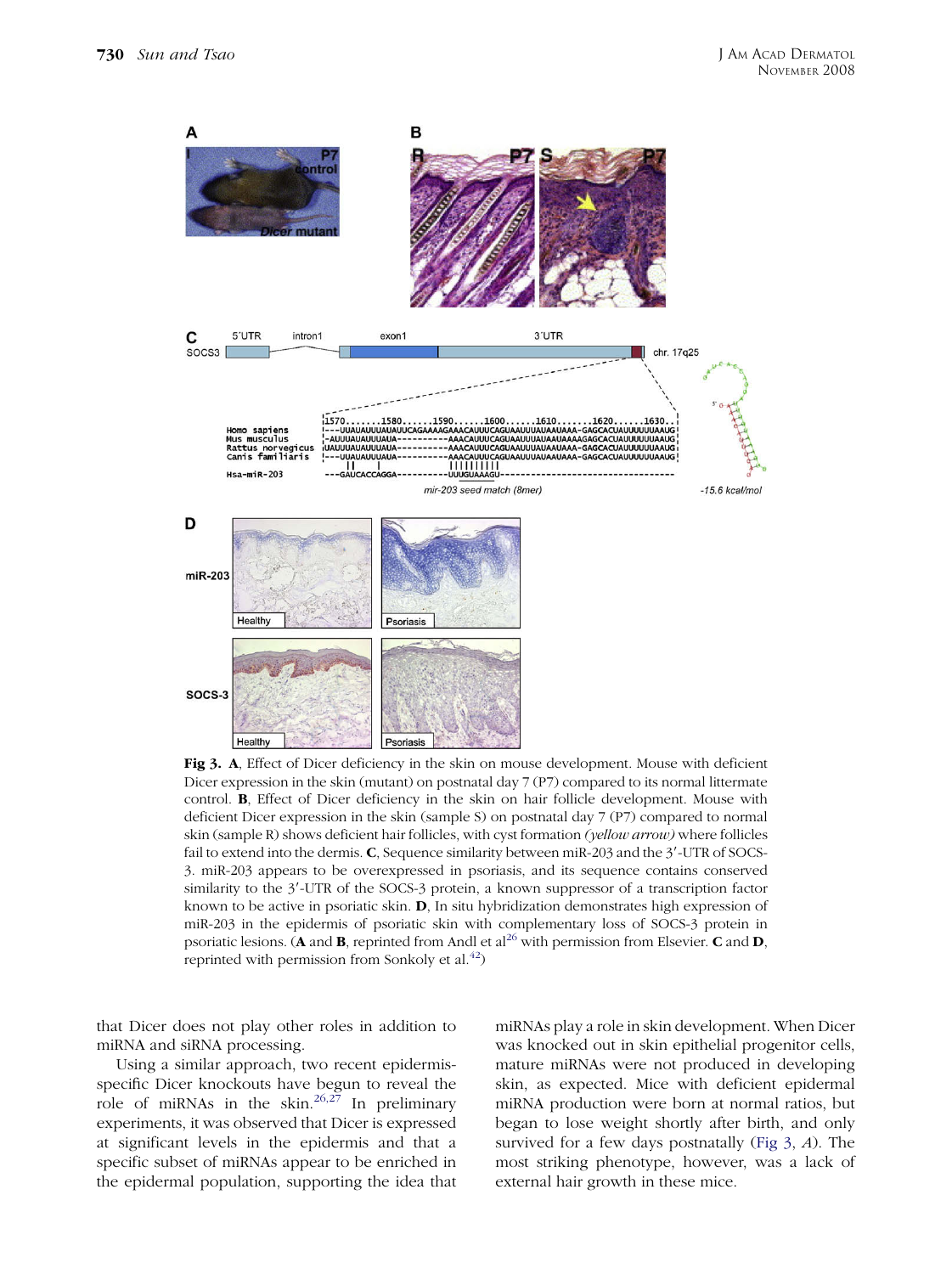In normal skin development, the epidermis forms from the surface ectoderm of the embryo while the underlying dermis derives from the mesoderm or neural crest. Hair follicle development requires coordinated and sequential molecular signaling between the epidermis and mesenchyme.<sup>[28](#page-11-0)</sup> First, signals from the dermis induce the formation of thickenings, or placodes, in the overlying epidermis. These epidermal placodes signal back to the dermis, causing a grouping of mesenchymal cells underneath them, known as the dermal condensate. Then, the condensate signals back to the overlying epithelium, resulting in the downward invagination of epithelial cells to surround the condensate—thereafter called the dermal papilla. The papilla continues in its role as a signaling center, directing the proliferation of local epithelial cells which eventually become the inner root sheath and hair shaft. Throughout human life, the hair follicle undergoes cycles of growth and regression. At the onset of each growth phase (anagen), the dermal papilla induces the proliferation of new cells from an epithelial stem cell population that resides permanently at the bulge region of the follicle. Coordinated, ongoing communication between epithelial and mesenchyme cells are therefore central to the life of the hair follicle. The known molecular events that dictate hair follicle development and growth have been reviewed in detail.<sup>[29](#page-11-0)</sup>

In the epidermal Dicer knockout mice, several anatomic and molecular hair follicle defects were observed. During the first days of life, newly-forming hair germs, instead of invaginating downwards into the dermis, evaginated upwards into the epidermis [\(Fig 3](#page-5-0), B). Several days later, these evaginating hair germs became engulfed by epithelial cells and formed cyst-like pearls in the epidermis. Interestingly enough, these epidermal pearls displayed all the components of a mature hair follicle in a concentric pattern, including the hair shaft, inner root shealth, and dermal papilla cells (in the center). This phenotype suggested that miRNAs may be important to guide proper anatomic location and orientation in hair follicle development. An additional observation in the Dicer knockout mice was the absence of hair follicle stem cells, suggesting a direct or indirect role for miRNAs in the formation and/or maintenance of the stem cell population at the bulge region. Viewed together, the phenotype of epidermal Dicer knockout mice indicate roles for miRNAs in the signaling interaction between epithelium and mesenchyme and in stem cell maintenance, and provides a fascinating model for understanding how miRNAs may influence cell-to-cell signaling.

Because the epidermal knockout of Dicer affects the production of all miRNAs, the natural next step

was to detail the role of individual miRNAs in skin development. Recently, the miRNA miR-203 has been shown to be critical in mouse epithelial differ-entiation.<sup>[30](#page-11-0)</sup> miR-203 levels increase during embryonic development at a time when the epidermis undergoes stratification and differentiation. Within the epidermis, it is not expressed in basal, proliferative layers, but is present in suprabasal, differentiating layers. Forced expression of miR-203 in the basal layer, where it is not usually produced, leads to the development of mice with thinned epidermis and deficient basal stem cells. These observations, together with other experiments, led the investigators to suggest that miR-203 is critical to repressing the proliferation of progenitor cells as they transition from basal to suprabasal layers, serving as a key molecular switch between proliferation and differentiation.

In support of this hypothesized function, the investigators identified p63 and Zfp281 as two downstream targets of miR-203. Both of these proteins are important to maintain proliferative potential of stem cells: p63 in the stem cells in stratified epithelia<sup>31</sup> and Zfp281 in embryonic stem cells.<sup>32</sup> The actions of the downstream targets of miR-203 are therefore consistent with a role for this miRNA as a high-level transcriptional regulator of multiple genes, and serves as an example of how a miRNA can be a critical switch that controls programs of gene expression. With the identification of the first specific miRNA with a central role in skin development, it will be interesting to see whether other important epidermal miRNAs will be uncovered in the future.

While miRNAs have been linked with functions in development and tissue identity, it is important to note they are also involved with other processes. These include the regulation of synaptic plasticity,  $33$ the regulation of insulin secretion in pancreatic islet cells, $34$  and control of cholesterol homeostasis in the liver.<sup>[35](#page-11-0)</sup> Even though our knowledge of miRNA function is still at an early stage, it is already clear that human miRNAs have diverse and far-reaching effects. This has fueled to the well founded suspicion that misregulation of miRNAs can lead to human disease.

### MicroRNAs IN DISEASE

Given the important role that miRNAs have in the regulation of cellular differentiation and proliferation, it may not be surprising that their misregulation has been linked to cancer. One of the general strategies to understanding cancer has been to characterize the genetic and genomic changes that are associated with each type of cancer. This has led to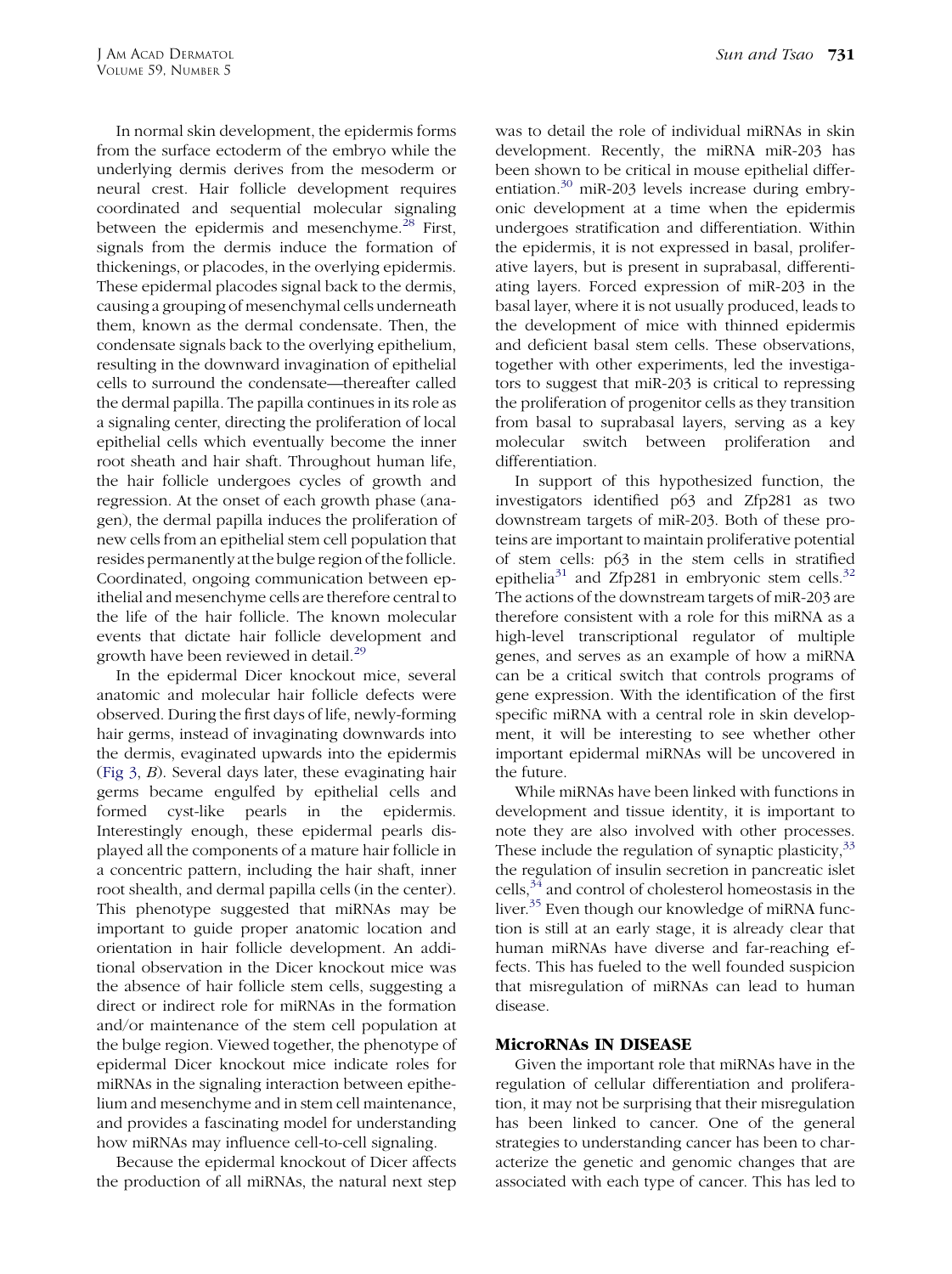the identification of specific genes, such as BRCA1 and BRCA2 in hereditary breast cancer, and chromosomal translocations, such as BCR-ABL in chronic myelogenous leukemia, that have facilitated cancer screening, diagnosis, treatment, and assessment of prognosis.

For quite some time, certain genomic abnormalities have been repeatedly linked to cancers but have not proven to have any connection with proteincoding genes in the region. With the discovery of miRNAs, it is suspected that some of these genetic linkages may point to miRNA genes. One example involves the genetic etiology of chronic lymphocytic leukemia (CLL), the most common adult leukemia in the Western world. The overexpression of the breakpoint cluster-2 (BCL2) gene is common in malignant CLL cells, but in the vast majority of cases, no mechanism was known to explain how BCL2 became misregulated. It was known for some time that a region on chromosome 13, the 13q14.3 band, was the most common chromosomal abnormality in CLL, and extensive work was performed to examine all the mapped genes in the region for mutations that correlated with CLL. No promising candidate genes were found until it was discovered that a cluster of two miRNA genes, miR-15a and miR-16-1, were located in the deleted region. $36$  Subsequently, it was shown that the levels of these genes inversely correlate with BCL2 protein expression, and that repression of BCL2 by these miRNAs induces apoptosis in leukemia cells. $37$  This study represented one of the first demonstrations of cancer associated with the misregulation of specific miRNAs, and demonstrates that in principle, miRNAs may serve as tumor suppressors or oncogenes.

Computer-based analyses suggest that a significant number of microRNAs will be linked with cancer. A genome-wide study of cancer-associated genetic regions—areas of the genome that are frequently altered in cancer cells—found that more than half of all human miRNAs fall within these cancer-associated regions. $38$  In a complementary approach, a study of ovarian, breast, and melanoma cancer specimens identified significant copy-number variation in genomic regions containing miRNAs.<sup>[39](#page-11-0)</sup> In particular, of the 283 melanoma samples that were examined in the study, 243 (85.9%) were found to contain significant copy-number aberrations in miRNA regions.

While these studies demonstrate a link between miRNAs and cancer, the exact relationship between the two may vary—that is, whether the alteration of particular miRNAs causes cancer, or whether cells become malignant by other mechanisms then subsequently acquire misregulated miRNA expression.

Both relationships seem to occur. Recent evidence has demonstrated in concept that miRNAs are sufficient to trigger specific steps of tumorigenesis. In metastatic breast cancer, the miRNA miR-10b is highly expressed, and its overexpression in nonmetastatic breast tumors is sufficient to cause them to invade and metastasize.<sup>[40](#page-11-0)</sup> This finding indicates that misregulation of miRNAs may not only be associated with, but is also capable of playing a causal role in vivo to metastasis. Other studies have found that the tumorigenicity of known protein-coding oncogenes can be related to their effects on miRNAs. The oncogene c-myc is pathologically activated in many human cancers. Recently, it was shown that an important downstream result of c-myc activation involves the repression of a set of miRNAs, including the tumorigenic miR-17-92 cluster. $41$  Forced expression of these repressed miRNAs in myc-activated tumor cells can significantly blunt the tumorigenicity of these cells, ''rescuing'' the effect of the activated oncogene. These studies highlight how closely miRNAs and protein-coding genes work together, and how the genetics of miRNAs will be critical to understanding and treating cancer.

In addition to the role of miRNAs in cancer, it is also known that they are involved with other diseases. Sonkoly et  $al<sup>42</sup>$  $al<sup>42</sup>$  $al<sup>42</sup>$  recently examined whether miRNAs may be regulators of psoriasis. In their experimental approach, they first used a microarray analysis to examine the pattern of miRNA expression in psoriatic skin, and compared this pattern of expression against an atopic dermatitis control and normal skin. They found that the psoriasis samples contained a subset of miRNAs whose expression levels was distinct from those found in the controls. They focused attention on two miRNAs, miR-203 and miR-146a, which were both overexpressed in psoriatic skin.

The two miRNA candidates displayed distinct expression patterns within different organs and cell types. miR-203 was found predominantly in organs with squamous epithelium, including the skin, esophagus, and cervix. Within the skin, miR-203 was present in keratinocytes but not melanocytes, dendritic cells, or fibroblasts. By contrast, miR-146a was found in almost all organs, although it was enriched in organs containing leukocytes, such as the spleen and liver. Consistent with this, miR-146a was enriched in T cells, dendritic cells, and mast cells within the skin, but not in keratinocytes or fibroblasts. Interestingly enough, miR-146a has been recently found to have an inhibitory effect on the tumor necrosis factor-alfa (TNF- $\alpha$ ) pathway.<sup>[43](#page-11-0)</sup> Blockade of this pathway by biologic drugs, such as etanercept and adalimumab, is now a therapeutic approach for treatment of psoriasis.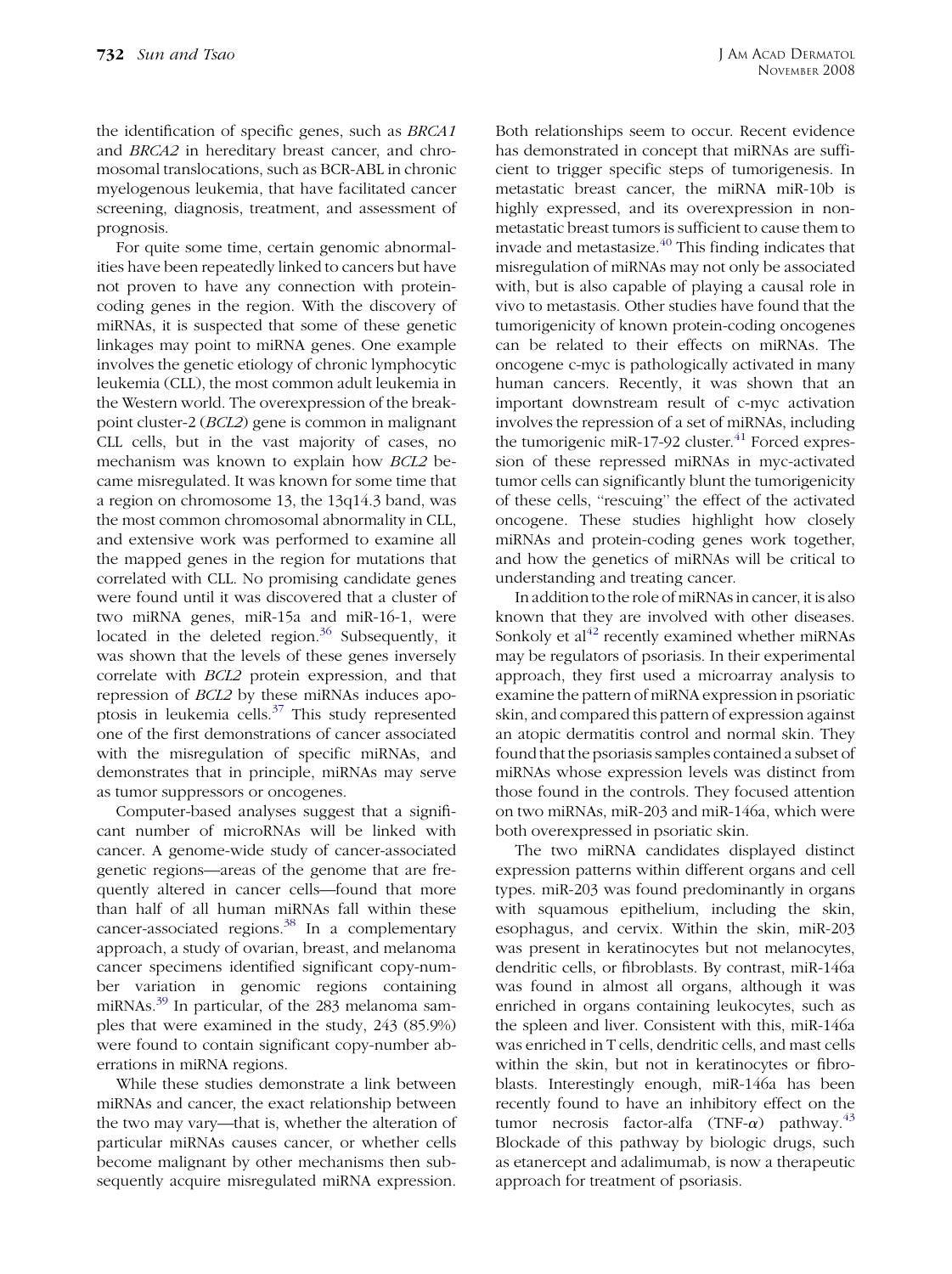In contrast to miR-146a, almost nothing was known about miR-203 at the time. A computer analysis identified sequence similarity between miR-203 and the suppressor of cytokine signalling-3 (SOCS-3), a protein that is known to inhibit STAT3. STAT3 is a transcription factor that is activated during psoriatic plaque formation (Fig  $3, C$ ). This provided a plausible biologic connection for miR-203 among the signaling networks involved with psoriasis. Consistent with this model, in situ hybridization of normal and psoriatic skin ([Fig 3,](#page-5-0) D) found elevated levels of miR-203 in the keratinocytes of psoriatic skin, with concomitant downregulation of SOCS-3. The investigators speculate that miR-203 might function, in part, by leading to constitutive STAT3 expression, which permits psoriatic plaque formation. This discovery also ties together the study by Yi et  $al^{30}$  $al^{30}$  $al^{30}$  (described earlier) which suggests a role of miR-203 in restricting suprabasal proliferation. Future studies to further detail the downstream actions and targets of miR-203, and to find out how miR-203 itself is regulated in normal and disease states, will be areas of high interest.

One characteristic feature of psoriasis is the numerous cell types and genes that have been linked to the disease. On one hand, the complexity of cellular crosstalk and multiple genes involved may make the approach to a targeted therapy more challenging; on the other hand, it makes the potential role of miRNAs in the disease more intruiging. Because miRNAs are thought to be master gene regulators, affecting the expression of multiple targets at once, they may therefore represent a key control point for regulating genetic networks. By extension, miRNAs could prove to be good targets for therapy of complex diseases because they may have the ability to normalize a system that has gone wrong at several different levels.

### miRNA DISEASE SIGNATURES

The ability to rapidly assess the cellular and genetic characteristics of a cell sample has increased the ways in which genetic information influences the diagnosis, prognosis, and treatment of diseases. Genetic medicine has reached almost all specialties of medicine, but has had one of the more visible impacts in the care of cancer patients. Breast cancer tumors, for instance, are routinely examined for the overexpression of the human epidermal growth factor receptor type 2 (Her2/neu) locus, because the amplification of this protein serves as a negative prognostic marker of disease, but also is used as an indicator of responsiveness to therapy with the monoclonal antibody against the receptor, trastuzumab (Herceptin; Genentech, South San Francisco,

 $CA$ <sup>[44](#page-11-0)</sup> In particular subtypes of breast cancer, the expression levels of a selected set of 21 genes has been shown to provide good prognostic value for distant disease recurrence.<sup>45</sup> This new genetic tool is currently being validated in its ability to guide therapeutic management and serves as an example of how gene expression patterns can pave the way towards ''individualized'' medicine.

One general goal of analyzing genetic characteristics of disease is to be able to determine valuable clinical information that is not readily apparent from the clinical appearance. A hypothetical dermatologic application of this would be to analyze dysplastic melanocytic nevi and to have genetic markers that would predict how likely it would be for the lesion to progress to cancer. Another example would be to take a biopsy of a cancer of unknown origin, and to extract genetic information that would allow the clinician to determine the lineage or tissue from which the cancer originated, in cases where the histology was not conclusive. Broadly speaking, the genetic markers that would be useful for these scenarios would be specific to the disease type and would give some information on prognosis and response to potential treatments. The characteristic pattern of one or several genetic markers which allows the inference of a biologic state or identity is known as a genetic signature.

Because the study of many cancers has helped to delineate a series of genomic deletions, amplifications, or chromosomal translocations that correlate with characteristics of the disease, the principle of DNA-based genetic markers have already been integrated into patient care. The emergence of highdensity microarrays in the past decade has allowed for the parallel analysis of expression levels of thousands of genes at once, and the subsequent analysis to identify a key set of genes whose expression best correlates with an outcome of interest. This approach has been used to develop RNA-based gene signatures that predict the diagnosis, prognosis, or treatment of leukemias,  $46$  lung cancer,  $47$  breast cancer,  $48$  and colon cancer,  $49$  among others.

The growing interest in miRNAs has sparked a natural extension of microarray technology to screen the expression level of miRNAs in parallel. In theory, miRNA gene signatures may be more useful and provide more discrimination than mRNA expression signatures, because all miRNAs presumably serve a regulatory role, whereas many mRNAs may vary in a manner that is not specific to the condition or disease in question. Preliminary studies indicate that miRNA gene signatures are promising: investigators using only miRNA data derived from marrow samples of acute lymphocytic leukemia patients were able to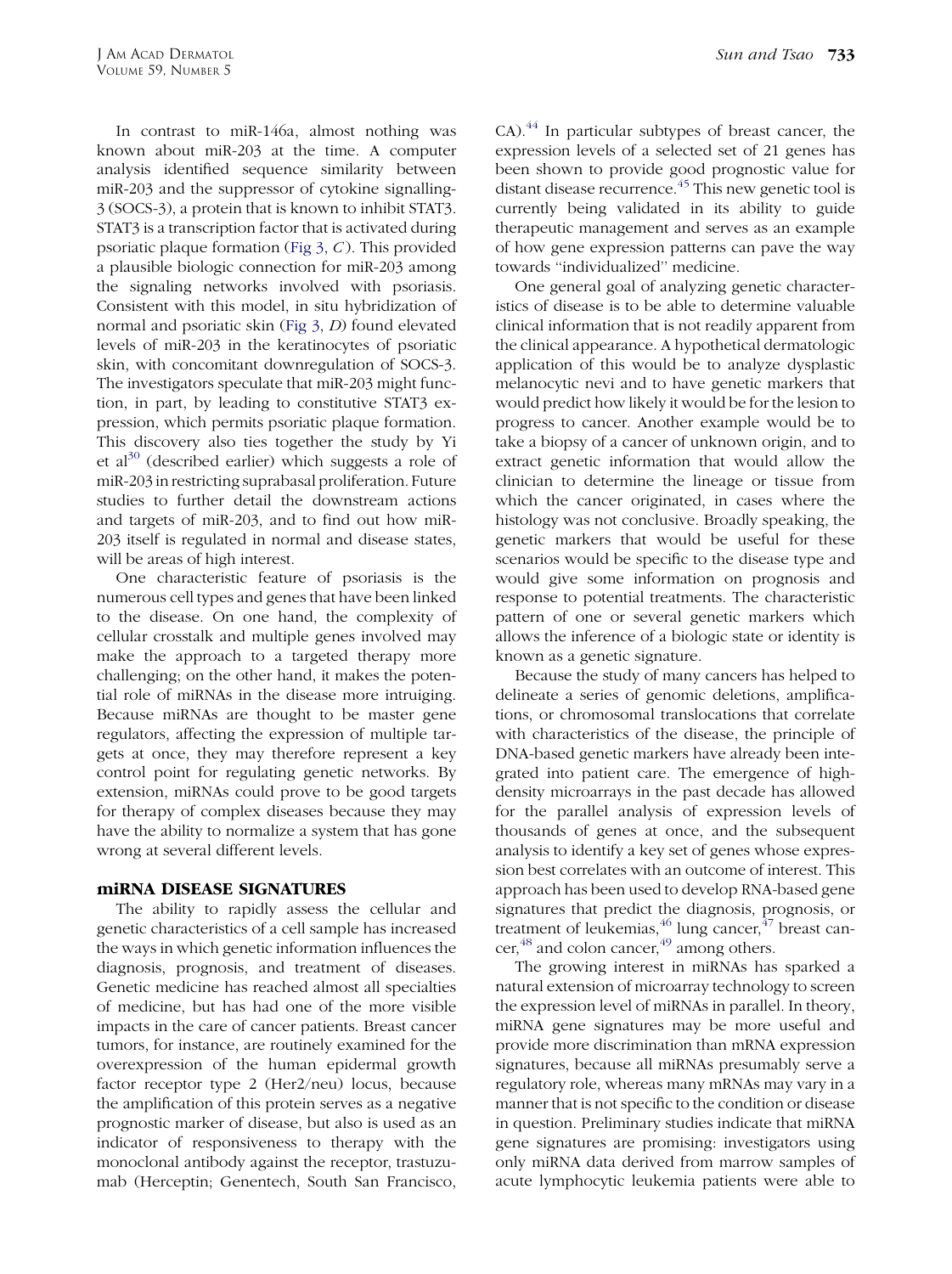distinguish between subsets of patients with different genetic characteristics—a BCR-ABL-positive group, a T-cell acute lymphocytic leukemia group, and a mixed lineage leukemia-rearranged group.<sup>5</sup> These miRNA signatures have also been tested against a set of poorly-differentiated tumor samples that were nondiagnostic on histologic examination.[50,51](#page-11-0) Out of 17 test samples, miRNA classification correctly identified 12 of 17 samples compared to only 1 of 17 samples using mRNA expression. These studies suggest that miRNA signatures will have important clinical value in the future.

### USES OF siRNAs IN RESEARCH AND **THERAPY**

The discovery that small RNAs can rapidly silence target genes has led to the development of many ideas by which these RNAs can be used as tools for biologic research and disease therapy.

In the laboratory, a prototypical genetic approach to test the function of a gene is to disable it and to determine the resulting phenotype. The ''gold standard'' method to accomplish this is to create a knockout animal model, in which the genomic DNA of embryonic stem cells is manipulated in culture and a gene-deficient animal generated from these cells. The development of siRNAs as a laboratory tool allows for a surrogate gene-deficiency experiment to be performed in cell culture in a matter of days. The investigator designs a siRNA sequence that is complementary to the gene of interest, introduces the siRNA into the cell, and can achieve a significant reduction in target gene activity within hours to days. This technique is often referred to as a gene ''knockdown,'' because siRNAs often reduce gene activity but do not completely eliminate it. An additional benefit of this siRNA gene knockdown is that a combination of genes can be targeted simultaneously by introducing two (or more) different siRNAs. SiRNA knockdowns are now successfully and widely used, and are a commonplace approach to investigate the effects of genes. $52$ 

On a more global scale, the tool of siRNA knockdown is being used to define molecular pathways and to screen for new drug targets. A typical approach is to introduce a variety of different siRNAs onto a cell, analyze the cells for a desired phenotype, and then determine which siRNA produced the response. In one study, this approach was used to identify new molecules that affected the TNF- $\alpha$ pathway.<sup>[53](#page-11-0)</sup> TNF- $\alpha$  signaling has been closely tied with tumor formation, and its activation upregulates the nuclear transcription factor nuclear factor kappa B (NF- $\kappa\beta$ ). NF- $\kappa\beta$  is broadly involved with inflammatory responses, immunity, and protection against apoptosis.

Using this siRNA screen, the cylindromatosis tumor suppressor gene, CYLD, was identified as a novel suppressor of NF- $\kappa\beta$  activation. CYLD is mutated in familial cylindromatosis, a rare autosomal dominant genetic disease with variable penetrance (OMIM 132700). Patients affected with cylindromatosis develop benign adnexal skin tumors, also known as ''turban tumors,'' appearing principally on the head and neck. After first identifying CYLD as a suppressor of NF- $\kappa\beta$ , the investigators next sought to understand how and where CYLD affected the TNF- $\alpha$  signaling pathway. They knew that CYLD functioned as a deubiquitinating enzyme, responsible for removing ubiquitin groups from specific proteins. Through further investigation, they found that the ubiquitination of TNF-receptor related factor  $(TRAF)$  activated its association with the inhibitor of kappa-beta kinase complex  $(I \kappa \beta)$ , ultimately leading to upregulation of NF- $\kappa\beta$  and prevention of apoptosis ([Fig 4](#page-10-0)). In a normal state, CYLD functioned to block TRAF ubiquitination, and thereby protected against NF- $\kappa\beta$  activation. In theory, therefore, deficiency in *CYLD* could lead to high levels of NF- $\kappa\beta$ , aberrant cellular protection from apoptosis, and tumor formation.

Salicylates (such as aspirin) were known to inhibit  $NF-\kappa\beta$  activation downstream of where CYLD was now known to function [\(Fig 4](#page-10-0)), and were seen as a reasonable candidate to treat CYLD deficiency. To test this hypothesis, the investigators demonstrated that in a cell culture system, the addition of aspirin restored the ability for CYLD-deficient cells to undergo apoptosis. Shortly thereafter, this molecular discovery was translated into a pilot clinical trial in which topical salicylic acid was used to treat patients with cylindromas. $54$  Of the 12 test lesions treated, two showed complete remission and eight showed some partial response, in comparison to five control lesions which remained unchanged or grew in size. These studies in familial cylindromatosis demonstrate the potential for small RNA screens to delineate new molecular pathways, and for the new insights to pave the way for new clinical trials and therapies.

In addition to their use as experimental tools, there is significant interest in harnessing siRNAs as a form of genetic therapy. This approach applies particularly to diseases where the reduction of a specific gene target is expected to be therapeutic. Inhibition of the vascular endothelial growth factor by siRNAs is being clinically tested to prevent abnormal blood vessel growth in age-related macu-lar degeneration and diabetic retinopathy.<sup>[55](#page-12-0)</sup> Studies have also begun to see whether knock-down of the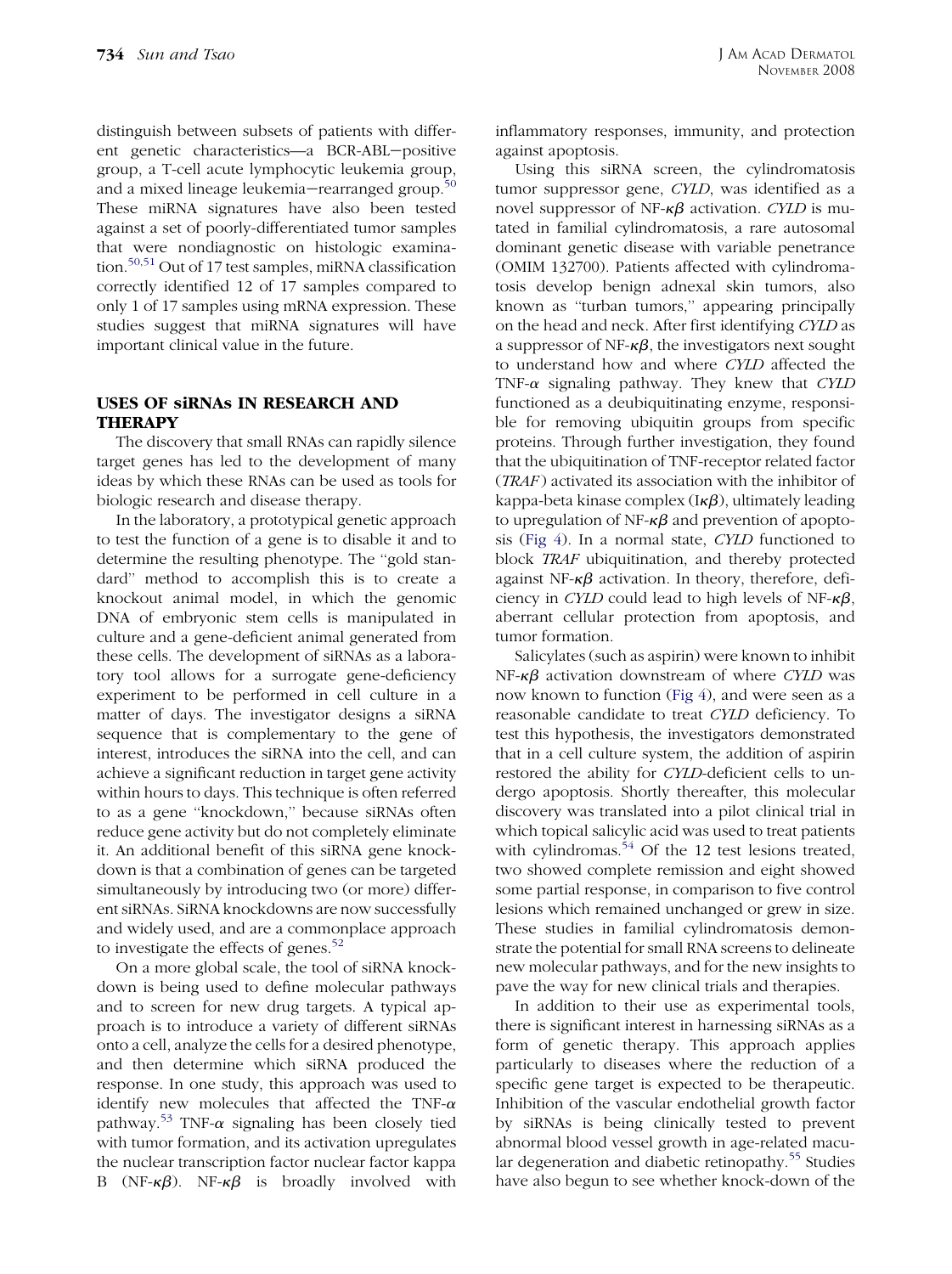<span id="page-10-0"></span>

Fig 4. A small interfering RNA screen uncovers new molecular insight to tumor necrosis factor-alfa signaling and familial cylindromatosis. Using a small interfering RNA screen, the cylindromatosis (CYLD) gene was identified as a suppressor of nuclear factor kappa B (NF- $\kappa\beta$ ) activation. It functions by blocking the ubiquitination of the TNF receptor-associated factor (TRAF), which normally serves to activate the associated inhibitor of kappa beta complex  $(I \kappa \beta)$  and ultimately increase NF- $\kappa \beta$  levels, protecting the cell against apoptosis. In CYLD deficiency, this pathway is aberrantly activated, which is thought to lead to cylindroma formation. Salicylates inhibit  $I \kappa \beta$  phosphorylation and NF- $\kappa\beta$  entry into the nucleus, and function downstream of CYLD. Their use has since been tested, with some encouraging preliminary results, in patients with familial cylindromas.

Huntington protein in Huntington disease can be used to reduce the amount of aberrant protein that is correlated with the progression of disease.<sup>[56](#page-12-0)</sup> siRNAs are also being tested as antiviral therapy, by delivering targeted siRNAs against genes that are essential for viral infectivity and replication. This concept is being tested in HIV and respiratory syncytial virus.<sup>[57,58](#page-12-0)</sup>

One of the most exciting applications of siRNA therapy is in its potential use against cancer. In theory, if the activation of an oncogene promotes tumor growth and spread, then the ability to specifically reduce oncogene expression may slow cancer growth. In cutaneous melanomas, one of the most frequently altered genes is the proto-oncogene BRAF, a downstream effector another key oncogene, RAS. A single point mutation of BRAF (eg,  $BRAF^{T1799A}$ ) has been demonstrated to be strongly tumorigenic in malignant melanoma cell models, and is mutated in two-thirds of melanoma tumor

specimens.[59](#page-12-0) If an siRNA targeted selectively against  $BRAF^{T1799A}$  is introduced into a malignant melanoma cell line, the growth of that line becomes inhibited, and the ability of those cells to invade in an in vitro system or to grow on xenograft models is re-duced.<sup>[60,61](#page-12-0)</sup> These early experiments in siRNA therapy represent a promising start for using RNA interference as a tool for genetic therapy against melanoma and other cancers.

The medical literature in the coming years will undoubtedly include many trials aiming to advance the delivery, safety, and efficacy of siRNA-mediated therapy. The discovery of small RNAs and their functions have revitalized the prospects of being able to control expression of specific genes in vivo, with ultimate hopes of building a new class of genespecific medical therapies.

### **CONCLUSION**

Small RNAs, including miRNAs and siRNAs, are a class of regulatory molecules that have diverse and important roles in human development and disease. New discoveries of their involvement in genetic and molecular pathways are being uncovered at an exciting pace. In addition to their natural roles, small RNAs are also proving to be valuable tools in research, and hold promise in helping researchers understand and treat skin disease.

#### **REFERENCES**

- 1. International Human Genome Sequencing Consortium. Finishing the euchromatic sequence of the human genome. Nature 2004;431:931-45.
- 2. Tsai KY, Tsao H. Primer on the human genome. J Am Acad Dermatol 2007;56:719-35.
- 3. Cheadle C, Fan J, Cho-Chung YS, Werner T, Ray J, Do L, et al. Control of gene expression during T cell activation: alternate regulation of mRNA transcription and mRNA stability. BMC Genomics 2005;6:75.
- 4. Fan J, Yang X, Wang W, Wood WH 3rd, Becker KG, Gorospe M. Global analysis of stress-regulated mRNA turnover by using cDNA arrays. Proc Natl Acad Sci U S A 2002;99:10611-6.
- 5. Arasu P, Wightman B, Ruvkun G. Temporal regulation of lin-14 by the antagonistic action of two other heterochronic genes, lin-4 and lin-28. Gene Dev 1991;5:1825-33.
- 6. Lee RC, Feinbaum RL, Ambros V. The C. elegans heterochronic gene lin-4 encodes small RNAs with antisense complementarity to lin-14. Cell 1993;75:843-54.
- 7. Wightman B, Ha I, Ruvkun G. Posttranscriptional regulation of the heterochronic gene lin-14 by lin-4 mediates temporal pattern formation in C. elegans. Cell 1993;75:855-62.
- 8. Reinhart BJ, Slack FJ, Basson M, Pasquinelli AE, Bettinger JC, Rougvie AE, et al. The 21-nucleotide let-7 RNA regulates developmental timing in Caenorhabditis elegans. Nature 2000; 403:901-6.
- 9. Cummins JM, Velculescu VE. Implications of micro-RNA profiling for cancer diagnosis. Oncogene 2006;25:6220-7.
- 10. Lewis BP, Burge CB, Bartel DP. Conserved seed pairing, often flanked by adenosines, indicates that thousands of human genes are microRNA targets. Cell 2005;120:15-20.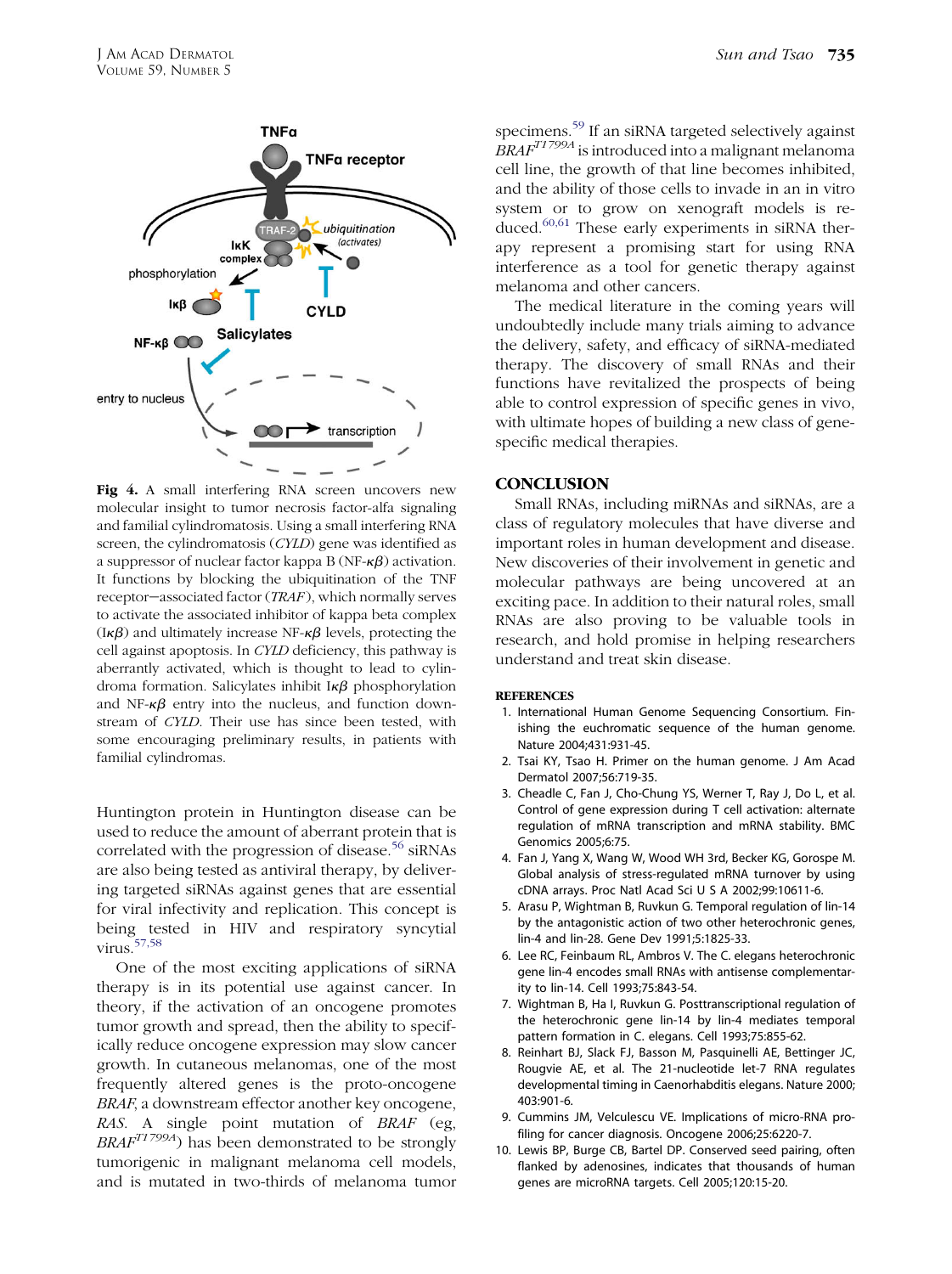- <span id="page-11-0"></span>11. Fire A, Xu S, Montgomery MK, Kostas SA, Driver SE, Mello CC. Potent and specific genetic interference by doublestranded RNA in Caenorhabditis elegans. Nature 1998;391: 806-11.
- 12. Zeng Y. Principles of micro-RNA production and maturation. Oncogene 2006;25:6156-62.
- 13. Peters L, Meister G. Argonaute proteins: mediators of RNA silencing. Mol Cell 2007;26:611-23.
- 14. Liu J, Carmell MA, Rivas FV, Marsden CG, Thomson JM, Song JJ, et al. Argonaute2 is the catalytic engine of mammalian RNAi. Science 2004;305:1437-41.
- 15. Lecellier CH, Dunoyer P, Arar K, Lehmann-Che J, Eyquem S, Himber C, et al. A cellular microRNA mediates antiviral defense in human cells. Science 2005;308:557-60.
- 16. Schutz S, Sarnow P. Interaction of viruses with the mammalian RNA interference pathway. Virology 2006;344:151-7.
- 17. Yang N, Kazazian HH Jr. L1 retrotransposition is suppressed by endogenously encoded small interfering RNAs in human cultured cells. Nat Struct Mol Biol 2006;13:763-71.
- 18. Vaucheret H. Post-transcriptional small RNA pathways in plants: mechanisms and regulations. Gene Dev 2006;20:759-71.
- 19. Vagin VV, Sigova A, Li C, Seitz H, Gvozdev V, Zamore PD. A distinct small RNA pathway silences selfish genetic elements in the germline. Science 2006;313:320-4.
- 20. Lau NC, Seto AG, Kim J, Kuramochi-Miyagawa S, Nakano T, Bartel DP, et al. Characterization of the piRNA complex from rat testes. Science 2006;313:363-7.
- 21. Bernstein E, Kim SY, Carmell MA, Murchison EP, Alcorn H, Li MZ, et al. Dicer is essential for mouse development. Nat Genet 2003;35:215-7.
- 22. Harris KS, Zhang Z, McManus MT, Harfe BD, Sun X. Dicer function is essential for lung epithelium morphogenesis. Proc Natl Acad Sci U S A 2006;103:2208-13.
- 23. Harfe BD, McManus MT, Mansfield JH, Hornstein E, Tabin CJ. The RNaseIII enzyme Dicer is required for morphogenesis but not patterning of the vertebrate limb. Proc Natl Acad Sci U S A 2005;102:10898-903.
- 24. O'Rourke JR, Georges SA, Seay HR, Tapscott SJ, McManus MT, Goldhamer DJ, et al. Essential role for Dicer during skeletal muscle development. Dev Biol 2007;311:359-68.
- 25. Muljo SA, Ansel KM, Kanellopoulou C, Livingston DM, Rao A, Rajewsky K. Aberrant T cell differentiation in the absence of Dicer. J Exp Med 2005;202:261-9.
- 26. Andl T, Murchison EP, Liu F, Zhang Y, Yunta-Gonzalez M, Tobias JW, et al. The miRNA-processing enzyme dicer is essential for the morphogenesis and maintenance of hair follicles. Curr Biol 2006;16:1041-9.
- 27. Yi R, O'Carroll D, Pasolli HA, Zhang Z, Dietrich FS, Tarakhovsky A, et al. Morphogenesis in skin is governed by discrete sets of differentially expressed microRNAs. Nat Genet 2006;38: 356-62.
- 28. Millar SE. An ideal society? Neighbors of diverse origins interact to create and maintain complex mini-organs in the skin. PLoS Biol 2005;3:e372.
- 29. Millar SE. Molecular mechanisms regulating hair follicle development. J Invest Dermatol 2002;118:216-25.
- 30. Yi R, Poy MN, Stoffel M, Fuchs E. A skin microRNA promotes differentiation by repressing 'stemness.' Nature 2008;452: 225-9.
- 31. Senoo M, Pinto F, Crum CP, McKeon F. p63 Is essential for the proliferative potential of stem cells in stratified epithelia. Cell 2007;129:523-36.
- 32. Wang J, Rao S, Chu J, Shen X, Levasseur DN, Theunissen TW, et al. A protein interaction network for pluripotency of embryonic stem cells. Nature 2006;444:364-8.
- 33. Ashraf SI, Kunes S. A trace of silence: memory and microRNA at the synapse. Curr Opin Neurobiol 2006;16:535-9.
- 34. Poy MN, Eliasson L, Krutzfeldt J, Kuwajima S, Ma X, Macdonald PE, et al. A pancreatic islet-specific microRNA regulates insulin secretion. Nature 2004;432:226-30.
- 35. Esau C, Davis S, Murray SF, Yu XX, Pandey SK, Pear M, et al. miR-122 regulation of lipid metabolism revealed by in vivo antisense targeting. Cell Metab 2006;3:87-98.
- 36. Calin GA, Dumitru CD, Shimizu M, Bichi R, Zupo S, Noch E, et al. Frequent deletions and down-regulation of micro- RNA genes miR15 and miR16 at 13q14 in chronic lymphocytic leukemia. Proc Natl Acad Sci U S A 2002;99:15524-9.
- 37. Cimmino A, Calin GA, Fabbri M, Iorio MV, Ferracin M, Shimizu M, et al. miR-15 and miR-16 induce apoptosis by targeting BCL2. Proc Natl Acad Sci U S A 2005;102:13944-9.
- 38. Calin GA, Sevignani C, Dumitru CD, Hyslop T, Noch E, Yendamuri S, et al. Human microRNA genes are frequently located at fragile sites and genomic regions involved in cancers. Proc Natl Acad Sci U S A 2004;101:2999-3004.
- 39. Zhang L, Huang J, Yang N, Greshock J, Megraw MS, Giannakakis A, et al. microRNAs exhibit high frequency genomic alterations in human cancer. Proc Natl Acad Sci U S A 2006;103:9136-41.
- 40. Ma L, Teruya-Feldstein J, Weinberg RA. Tumour invasion and metastasis initiated by microRNA-10b in breast cancer. Nature 2007;449:682-8.
- 41. Chang TC, Mendell JT. microRNAs in vertebrate physiology and human disease. Annu Rev Genomics Hum Genet 2007;8: 215-39.
- 42. Sonkoly E, Wei T, Janson PC, Sääf A, Lundeberg L, Tengvall-Linder M, et al. MicroRNAs: novel regulators involved in the pathogenesis of psoriasis? PLoS ONE 2007;2:e610.
- 43. Taganov KD, Boldin MP, Chang KJ, Baltimore D. NF-kappaBdependent induction of microRNA miR-146, an inhibitor targeted to signaling proteins of innate immune responses. Proc Natl Acad Sci U S A 2006;103:12481-6.
- 44. Hudis CA. Trastuzumab—mechanism of action and use in clinical practice. N Engl J Med 2007;357:39-51.
- 45. Paik S, Shak S, Tang G, Kim C, Baker J, Cronin M, et al. A multigene assay to predict recurrence of tamoxifen-treated, node-negative breast cancer. N Engl J Med 2004;351:2817-26.
- 46. Yagi T, Morimoto A, Eguchi M, Hibi S, Sako M, Ishii E, et al. Identification of a gene expression signature associated with pediatric AML prognosis. Blood 2003;102:1849-56.
- 47. Chen HY, Yu SL, Chen CH, Chang GC, Chen CY, Yuan A, et al. A five-gene signature and clinical outcome in non-small-cell lung cancer. N Engl J Med 2007;356:11-20.
- 48. van de Vijver MJ, He YD, van't Veer LJ, Dai H, Hart AA, Voskuil DW, et al. A gene-expression signature as a predictor of survival in breast cancer. N Engl J Med 2002;347:1999-2009.
- 49. Giacomini CP, Leung SY, Chen X, Yuen ST, Kim YH, Bair E, et al. A gene expression signature of genetic instability in colon cancer. Cancer Res 2005;65:9200-5.
- 50. Lu J, Getz G, Miska EA, Alvarez-Saavedra E, Lamb J, Peck D, et al. MicroRNA expression profiles classify human cancers. Nature 2005;435:834-8.
- 51. Ramaswamy S, Tamayo P, Rifkin R, Mukherjee S, Yeang CH, Angelo M, et al. Multiclass cancer diagnosis using tumor gene expression signatures. Proc Natl Acad Sci U S A 2001;98:15149-54.
- 52. Martin SE, Caplen NJ. Applications of RNA interference in mammalian systems. Annu Rev Genomics Hum Genet 2007;8: 81-108.
- 53. Brummelkamp TR, Nijman SM, Dirac AM, Bernards R. Loss of the cylindromatosis tumour suppressor inhibits apoptosis by activating NF-kappaB. Nature 2003;424:797-801.